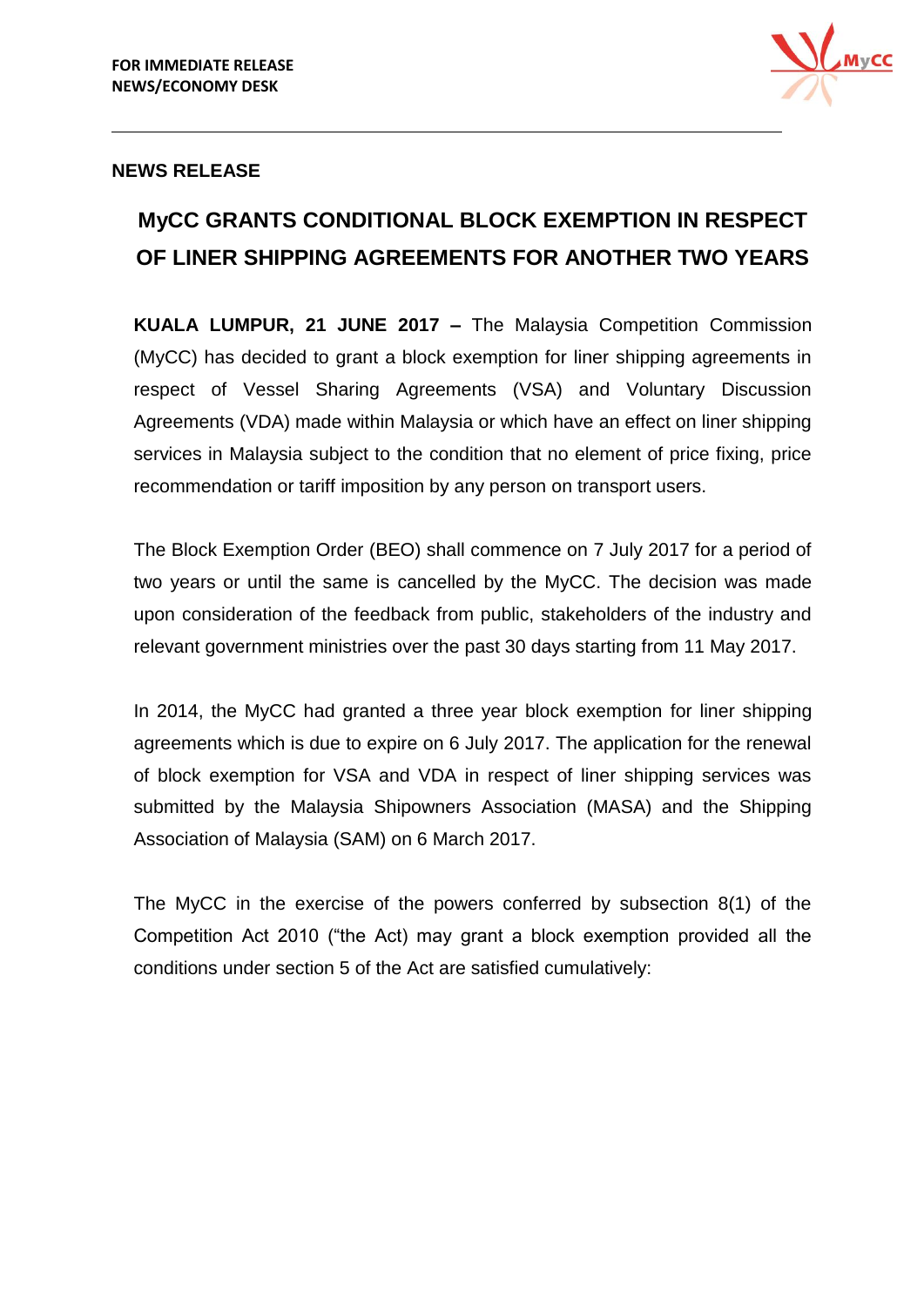

- (a) There are significant identifiable efficiency benefits arising from the liner shipping agreements;
- (b) The benefits could not reasonably have been provided by the parties to the liner shipping agreement without the agreement having the effect of preventing, restricting or distorting competition;
- (c) The detrimental effect of the liner shipping agreements on competition is proportionate to the benefits provided; and
- (d) The liner shipping agreement does not allow liner operators to eliminate competition completely in respect of a substantial part of the liner shipping services.

The BEO does not exempt or provide immunity in respect of any abuse of a dominant position under the section 10 of the Act. Therefore, parties to a liner shipping agreement can still be found liable for an infringement if they are found abusing their dominant positions in the liner shipping market.

The BEO does not cover inland carriage of goods and warehousing of goods. In addition, the BEO allows liner shipping operators to offer, on the basis of individual confidential contracting, their own service arrangements, upon certain conditions (refer to Annexe A for more details).

--end--

**For media enquiries, please contact:**  Tel +603 2273 2277 Corporate Affairs Division Malaysia Competition Commission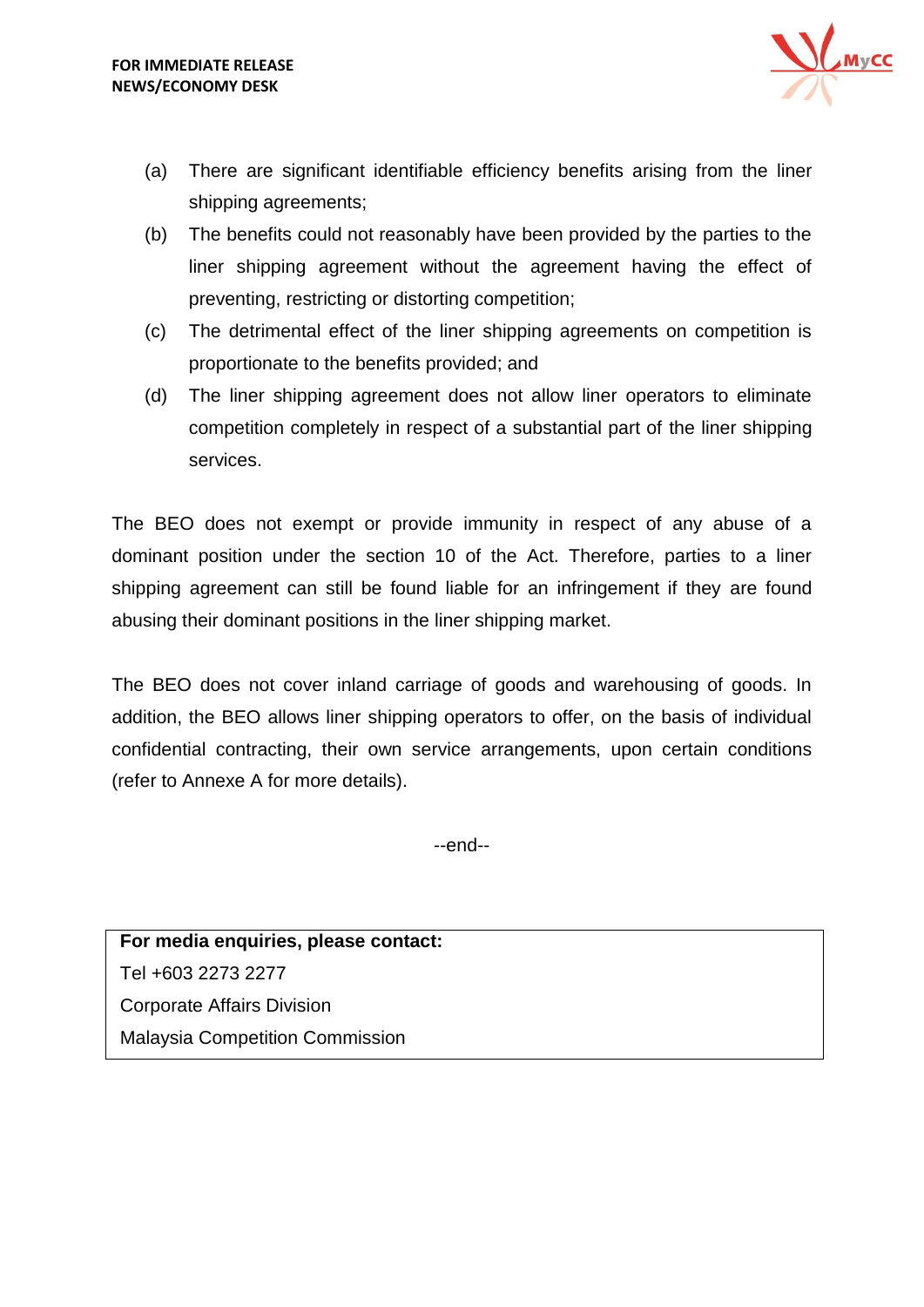

# **About Malaysia Competition Commission (MyCC)**

Established in June 2011, MyCC is an independent body responsible for enforcing the Competition Act 2010, which was implemented to create healthy competition which would in turn stimulate productivity and innovation, thus creating wider choices of products for consumers with better quality and reasonable prices.

The Act applies to all commercial activities undertaken within and outside Malaysia that affect competition in the Malaysian market. It provides a regulatory framework including powers to investigate, adjudicate and impose penalties on the perpetrators of the competition laws. For more information on the Act and the MyCC'sactivities, log on to [www.mycc.gov.my](http://www.mycc.gov.my/)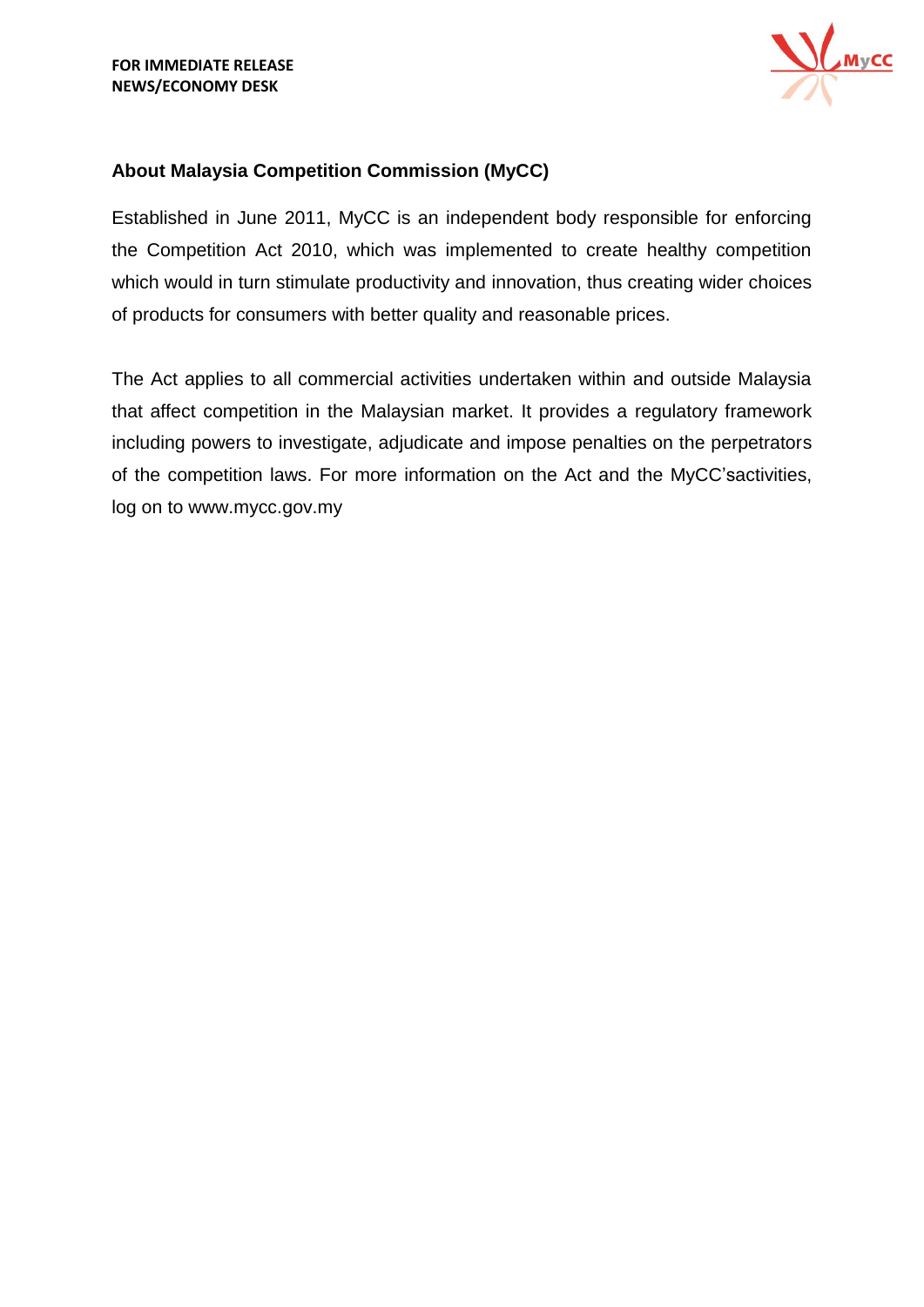

# **ANNEXE A**

## **Notes to Editor:**

**Information on Section 4, 5, 8, 9 and 10 of the Competition Act 2010.Further information on the BEO as per below.**

## *Section 4: Prohibited horizontal and vertical agreement*

- 4. (1) A horizontal or vertical agreement between enterprises is prohibited insofar as the agreement has the object or effect of significantly preventing, restricting or distorting competition in any market for goods or services.
	- (2) Without prejudice to the generality of subsection (1), a horizontal agreement between enterprises which has the object to—
		- (a) fix, directly or indirectly, a purchase or selling price or any other trading conditions;
		- (b) share market or sources of supply;
		- (c) limit or control—
			- (i) production;
			- (ii) market outlets or market access;
			- (iii) technical or technological development; or
			- (iv) investment; or

(d) perform an act of bid rigging, is deemed to have the object of significantly preventing, restricting, or distorting competition in any market for goods or services.

(3) Any enterprise which is a party to an agreement which is prohibited under this section shall be liable for infringement of the prohibition.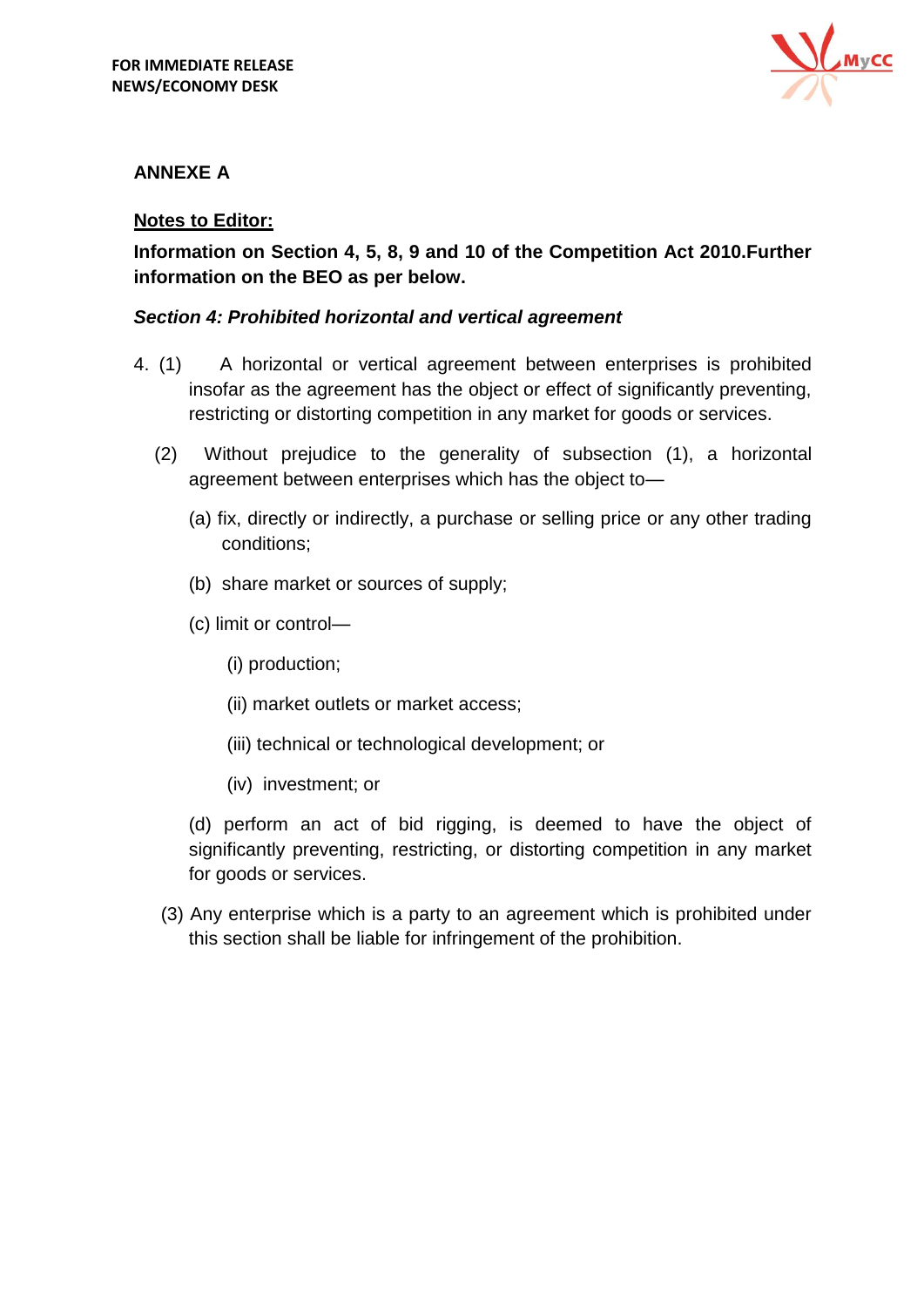

## *Section 5: Relief of Liability*

- 5. Notwithstanding section 4, an enterprise which is a party to an agreement may relieve its liability for the infringement of the prohibition under section 4 based on the following reasons:
	- (a) there are significant identifiable technological, efficiency or social benefits directly arising from the agreement;
	- (b) the benefits could not reasonably have been provided by the parties to the agreement without the agreement having the effect of preventing, restricting or distorting competition;
	- (c) the detrimental effect of the agreement on competition is proportionate to the benefits provided; and
	- (d) the agreement does not allow the enterprise concerned to eliminate competition completely in respect of a substantial part of the goods or services.

### *Section 8: Block Exemption*

- 8. (1) If agreements which fall within a particular category of agreements are, in the opinion of the Commission, likely to be agreements to which section 5 applies, the Commission may, by order published in the Gazette, grant an exemption to the particular category of agreements.
	- (2) An exemption granted under this section is referred to as a "block exemption".
	- (3) An agreement which falls within a category specified in a block exemption is exempt from the prohibition under section 4.
	- (4) The Commission in granting the block exemption may impose any condition or obligation subject to which a block exemption shall have effect.
	- (5) A block exemption may provide that—
		- (a) if there is a breach of a condition imposed by the block exemption, the Commission may, by notice in writing, cancel the block exemption in respect of the agreement from the date of the breach;
		- (b) if there is a failure to comply with an obligation imposed by the block exemption, the Commission may, by notice in writing, cancel the block exemption in respect of the agreement;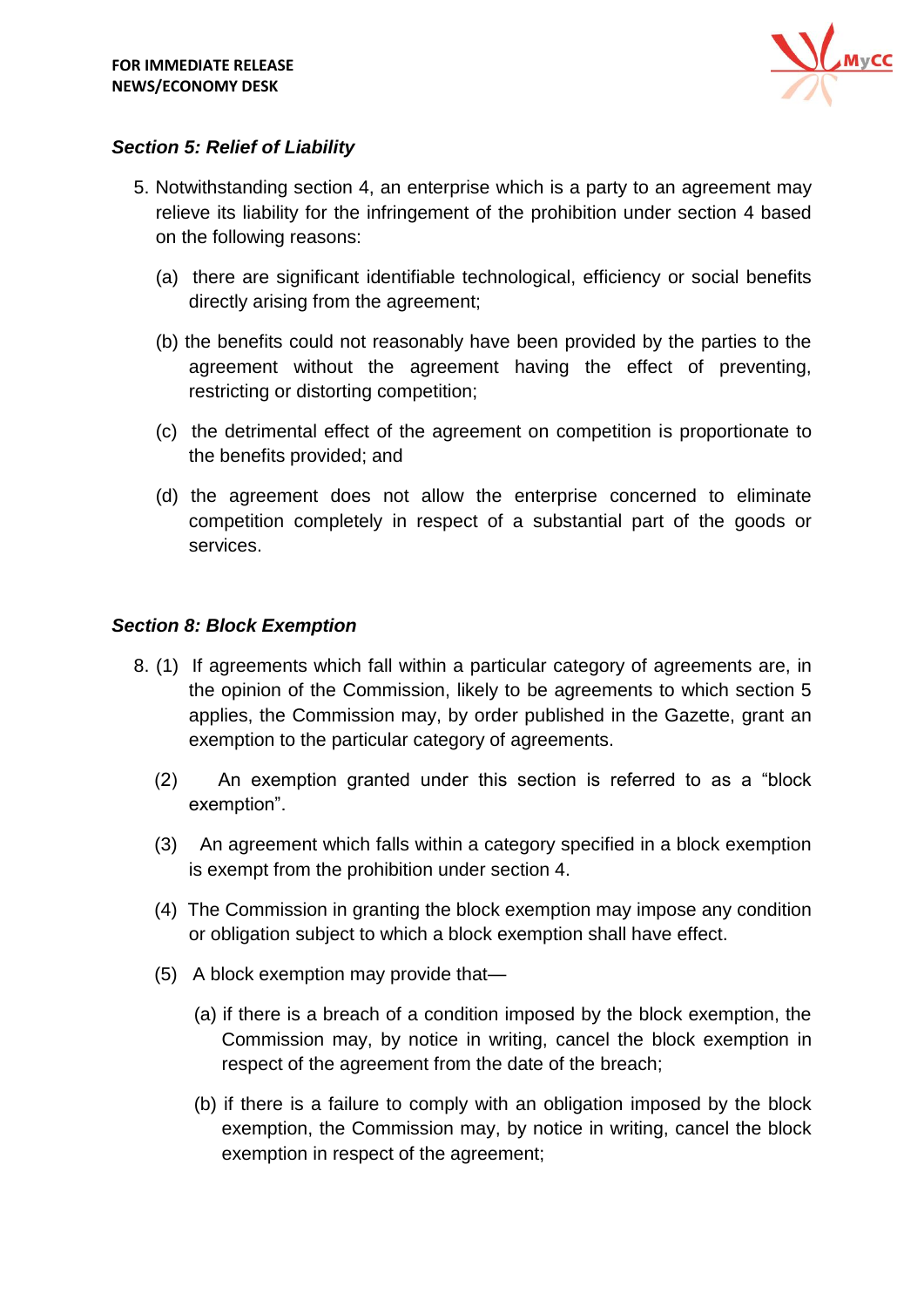

- (c) if the Commission considers that a particular agreement is not one to which section 5 applies, the Commission may, by notice in writing, cancel the block exemption in respect of the agreement from such date as the Commission may specify;
- (d) the block exemption shall cease to have effect at the end of a period specified in the order; or
- (e) the block exemption is to have effect from a date earlier than that on which the order is made.

#### *Section 9: Procedure for block exemption*

- 9. The Commission shall, before granting a block exemption
	- (a) publish details of the Commission's proposed block exemption;
	- (b) give at least thirty days from the date of publication to allow any submission to be made by members of the public in relation to the proposed block exemption; and
		- (c) give due consideration to any submission made.

#### *Section 10: Abuse of dominant position*

- 10. (1) An enterprise is prohibited from engaging, whether independently or collectively, in any conduct which amounts to an abuse of a dominant position in any market for goods or services.
	- (2) Without prejudice to the generality of subsection (1), an abuse of a dominant position may include—
		- (a) directly or indirectly imposing unfair purchase or selling price or other unfair trading condition on any supplier or customer;
		- (b) limiting or controlling—
			- (i) production;
			- (ii) market outlets or market access;
			- (iii) technical or technological development; or
			- (iv) investment, to the prejudice of consumers;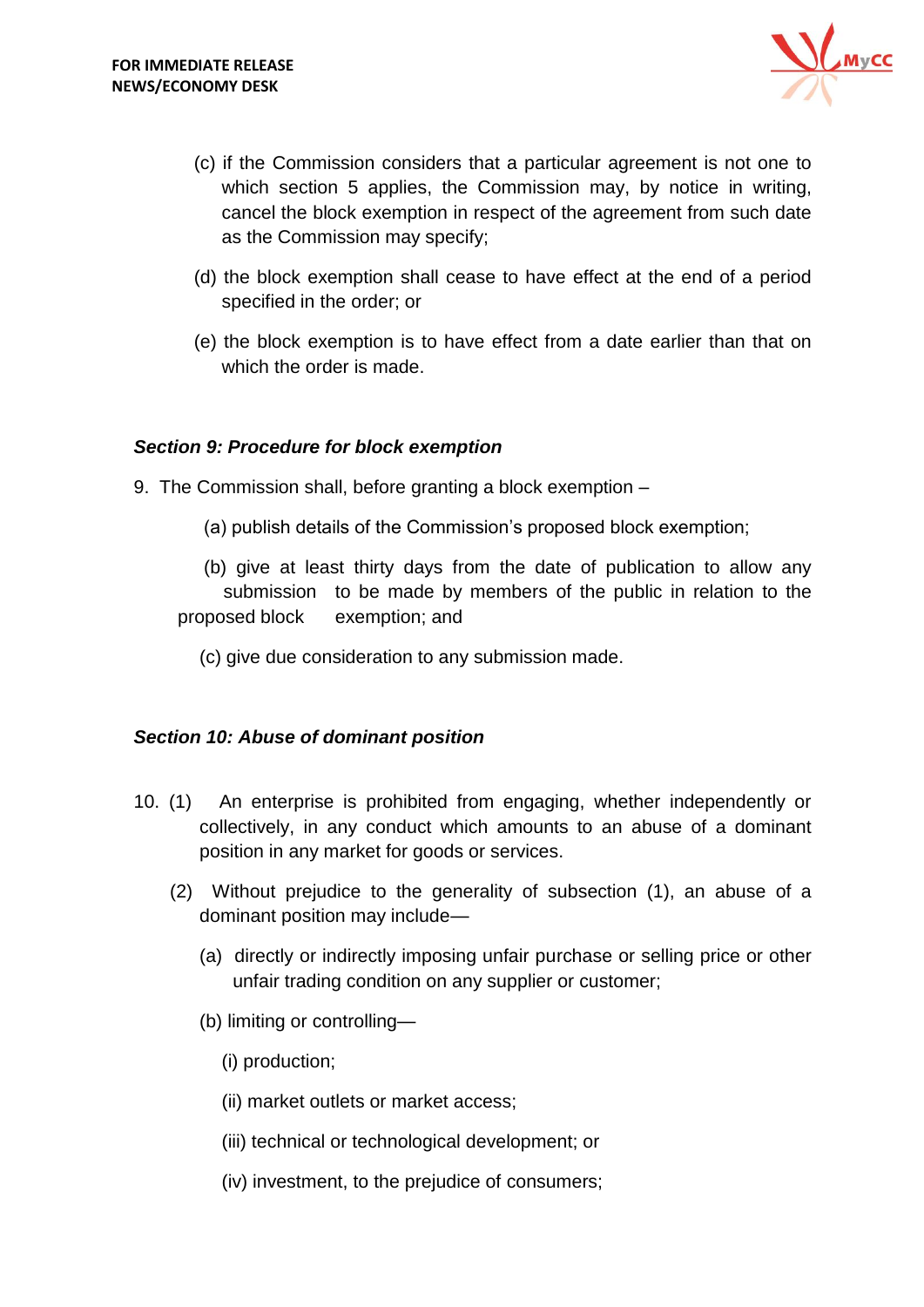

- (c) refusing to supply to a particular enterprise or group or category of enterprises;
- (d) applying different conditions to equivalent transactions with other trading parties to an extent that may—

(i) discourage new market entry or expansion or investment by an existing competitor;

(ii) force from the market or otherwise seriously damage an existing competitor which is no less efficient than the enterprise in a dominant position; or

(iii) harm competition in any market in which the dominant enterprise is participating or in any upstream or downstream market;

- (e) making the conclusion of contract subject to acceptance by other parties of supplementary conditions which by their nature or according to commercial usage have no connection with the subject matter of the contract;
- (f) any predatory behaviour towards competitors; or
- (g) buying up a scarce supply of intermediate goods or resources required by a competitor, in circumstances where the enterprise in a dominant position does not have a reasonable commercial justification for buying up the intermediate goods or resources to meet its own needs.
- (3) This section does not prohibit an enterprise in a dominant position from taking any step which has reasonable commercial justification or represents a reasonable commercial response to the market entry or market conduct of a competitor.
- (4) The fact that the market share of any enterprise is above or below any particular level shall not in itself be regarded as conclusive as to whether that enterprise occupies, or does not occupy, a dominant position in that market.